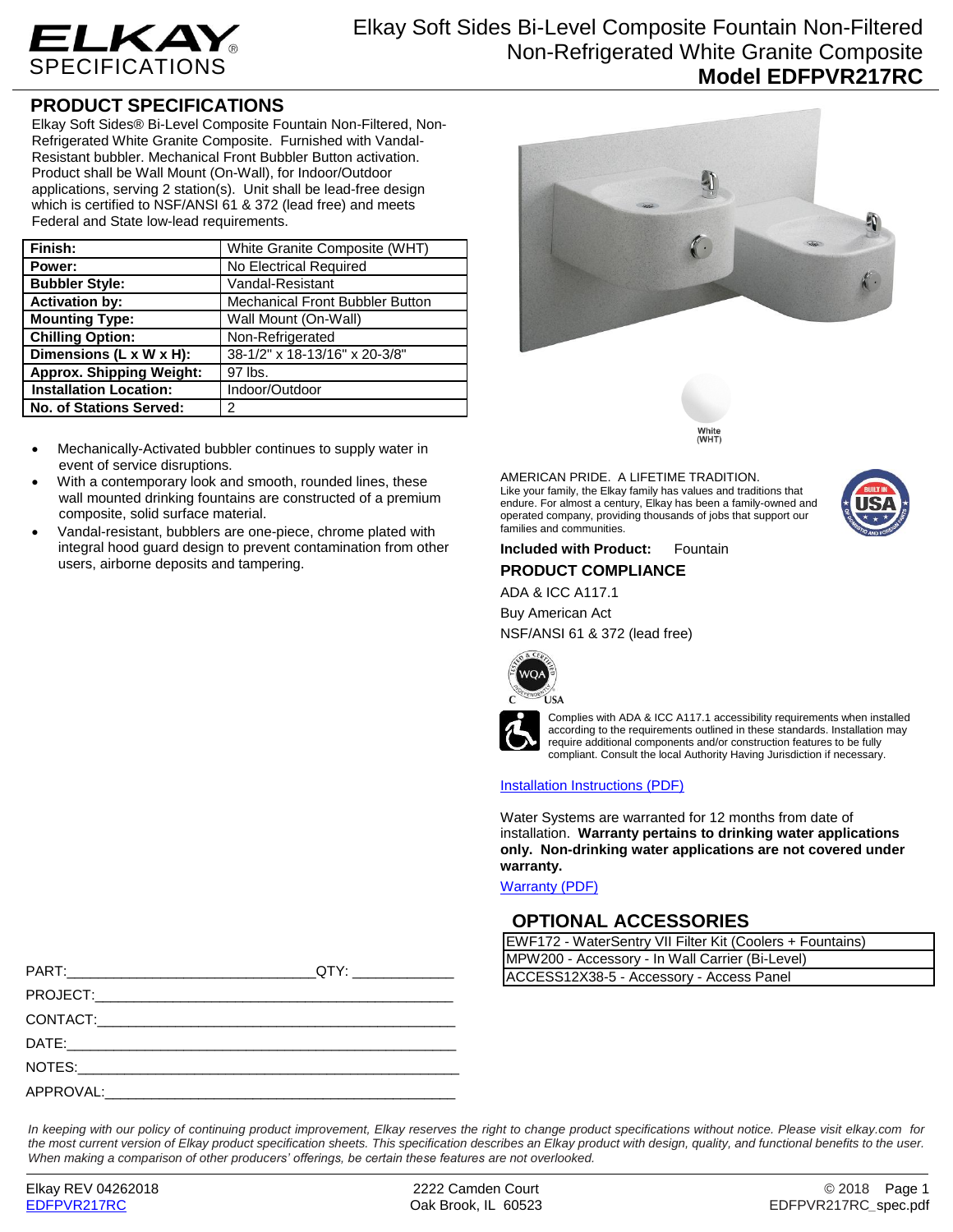

# Elkay Soft Sides Bi-Level Composite Fountain Non-Filtered Non-Refrigerated White Granite Composite **Model EDFPVR217RC**



**LEGEND** 

- 
- $A = 7/8$ " (22mm) Ø Hole for water supply tube<br>B = 1-3/4" (44mm) Ø Hole for waste line
- C =  $1/2$ " (13mm)  $\varnothing$  Clearance hole for mounting

*In keeping with our policy of continuing product improvement, Elkay reserves the right to change product specifications without notice. Please visit elkay.com for the most current version of Elkay product specification sheets. This specification describes an Elkay product with design, quality, and functional benefits to the user. When making a comparison of other producers' offerings, be certain these features are not overlooked.*